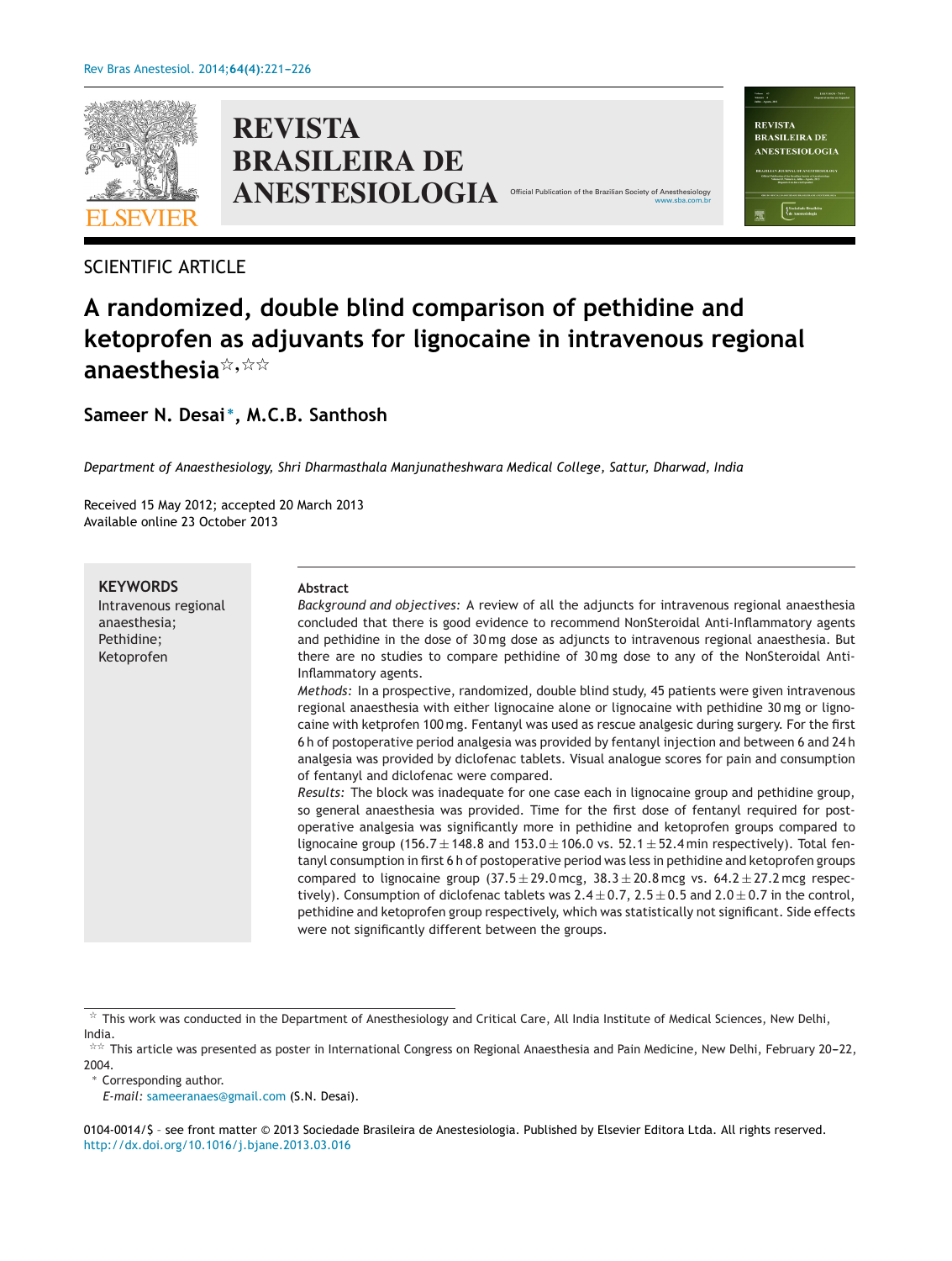**PALAVRAS-CHAVE** Anestesia regional intravenosa; Petidina; Cetoprofeno

*Conclusion:* Both pethidine and ketoprofen are equally effective in providing postoperative analgesia up to 6 h, without significant difference in the side effects and none of the adjuncts provide significant analgesia after 6 h.

© 2013 Sociedade Brasileira de Anestesiologia. Published by Elsevier Editora Ltda. All rights reserved.

#### **Estudo comparativo, randômico e duplo-cego de petidina e cetoprofeno como adjuvantes de lidocaína em anestesia regional intravenosa**

#### **Resumo**

*Justificativa e objetivos:* uma revisão de todos os adjuvantes para anestesia regional intravenosa concluiu que há boas evidências para recomendar os agentes anti-inflamatórios não esteroides e petidina em dose de 30 mg como adjuvantes para anestesia regional intravenosa. Porém, não há estudos que comparem petidina (30 mg) com quaisquer dos agentes antiinflamatórios não esteroides.

*Métodos:* em um estudo prospectivo, randômico e duplo-cego, 45 pacientes receberam anestesia regional intravenosa com apenas lidocaína ou lidocaína com petidina (30 mg) ou lidocaína com cetoprofeno (100 mg). Fentanil foi usado como analgésico de resgate durante a cirurgia. Durante as seis primeiras horas de pós-operatório, analgesia foi fornecida via injecão de fentanil e, entre seis e 24 horas, analgesia foi fornecida via comprimidos de diclofenaco. Os escores visuais analógicos para dor e do consumo de fentanil e diclofenaco foram comparados.

*Resultados:* o bloqueio foi inadequado para um caso tanto do grupo lidocaína quanto do grupo petidina; portanto, anestesia geral foi administrada. O tempo para a primeira dose necessária de fentanil para analgesia pós-operatória foi significativamente maior nos grupos petidina e cetoprofeno em comparação com o grupo lidocaína (156,7  $\pm$  148,8 e 153,0  $\pm$  106,0 vs.  $52.1 \pm 52.4$  minutos, respectivamente). O consumo total de fentanil nas primeiras seis horas de pós-operatório foi menor nos grupos petidina e cetoprofeno em comparação com o grupo lidocaína  $(37.5 \pm 29.0 \text{ mcg}, 38.3 \pm 20.8 \text{ mcg}$  vs.  $64.2 \pm 27.2 \text{ mcg}$ , respectivamente). O consumo de comprimidos de diclofenaco foi de  $2,4 \pm 0,7$ ,  $2,5 \pm 0,5$  e  $2,0 \pm 0,7$  no grupo controle, petidina e cetoprofeno, respectivamente, o que não foi estatisticamente significante. Os efeitos colaterais não foram significativamente diferentes entre os grupos.

*Conclusão:* tanto petidina quanto cetoprofeno são igualmente eficazes para analgesia pósoperatória até seis horas, sem diferença significante nos efeitos colaterais, e nenhum dos adjuvantes proporcionou analgesia significativa após seis horas.

© 2013 Sociedade Brasileira de Anestesiologia. Publicado por Elsevier Editora Ltda. Todos os direitos reservados.

### **Introduction**

Intravenous regional anaesthesia (IVRA) is safe and effective way to provide anaesthesia for the forearm and hand surgeries lasting up to 90 min. Main limitations to its use are significant tourniquet pain during surgery and lack of postoperative analgesia. To overcome these problems many of adjuncts drugs have been used along with local anaesthetic agents in IVRA. A systemic review of all the adjuncts used in IVRA, by Choyce and Peng<sup>[1](#page-4-0)</sup> concluded that there is good evidence to use NonSteroidal Anti-Inflammatory agents (NSAIDs), particularly ketorolac. Among the opioids, the review suggested that only the pethidine in a dose of 30 mg has substantial postoperative benefit, but at the expense of post deflation side effects. Ketoprofen is an NSAID available in intravenous formulation, which has a proven efficacy in providing postoperative analgesia in surgeries such as tonsillectomy, thyroid and nasal surgeries. $2-6$  Dexketoprofen has been shown to provide postoperative analgesia when given in IVRA, compared to giving it intravenously.<sup>[7](#page-4-0)</sup> Aim of this study is to compare ketoprofen with pethidine 30 mg as adjunct to lignocaine in IVRA.

### **Methods**

After taking approval from the ethics committee of the institute and informed consent, 45 ASA grade I and II patients posted for elective forearm and hand surgeries were selected for a prospective, randomized, double blind study. All the patients were preoperatively evaluated and visual analogue score for pain was explained to them. The patients were premeditated with intravenous midazolam 1 mg, 10 min before the procedure. Routine monitoring included ECG, NIBP, and  $SpO<sub>2</sub>$ . A 20G cannula was inserted and secured in a distal vein of the arm to be operated, over the dorsum of the hand. A double-cuffed tourniquet was applied over the arm. The arm was exsanguinated by elevation and application of Esmarch bandage. The proximal cuff of the tourniquet was inflated to the pressure of 300 mm Hg.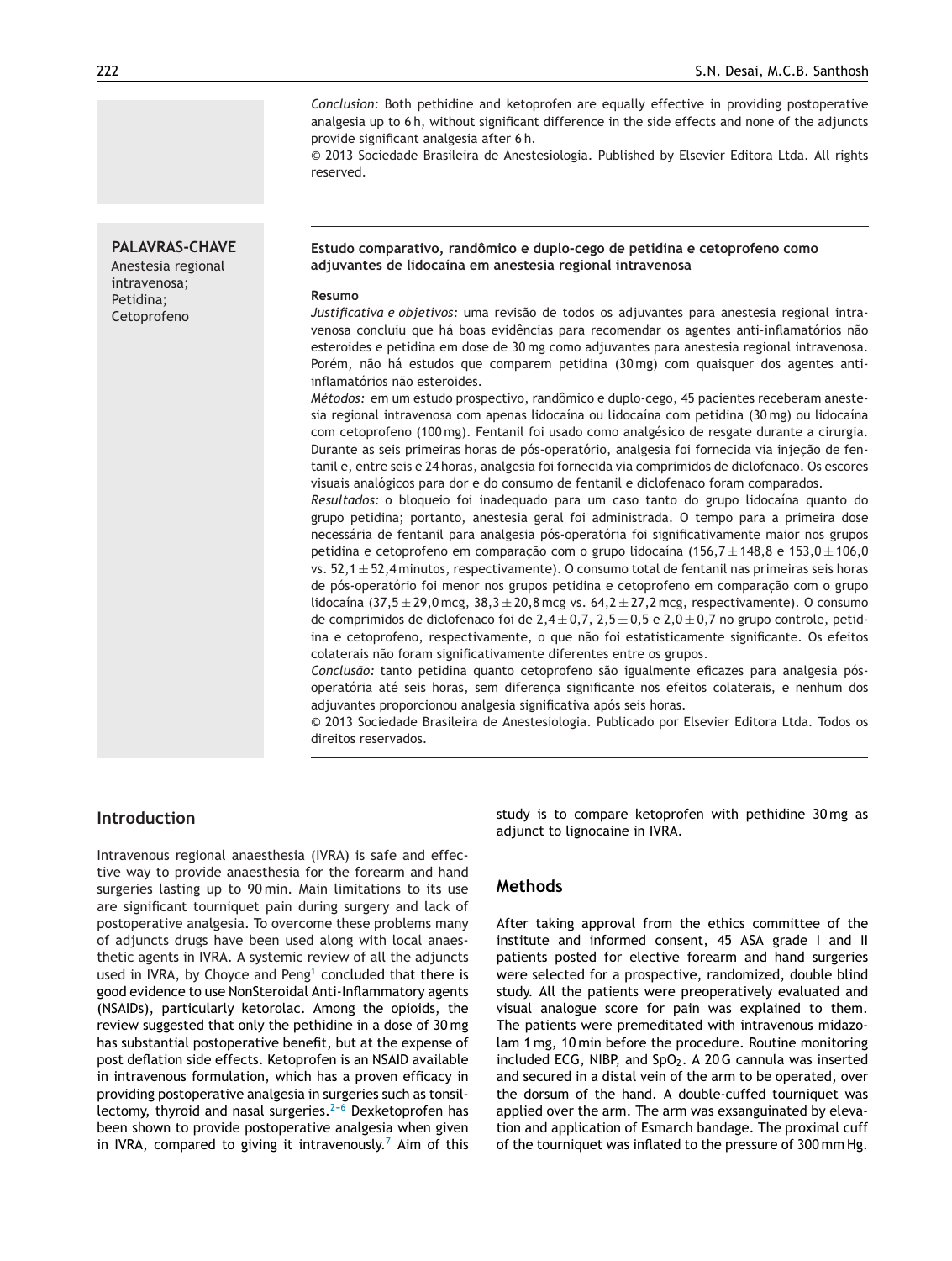|                         | Gr-L $(n = 14)$ | Gr-LP $(n = 14)$ | $Gr-LK$ ( <i>n</i> = 15) | p value |
|-------------------------|-----------------|------------------|--------------------------|---------|
| Age $(yr)$              | $36.8 \pm 5.6$  | $33.4 \pm 14.1$  | $31.9 \pm 16.6$          | 0.68    |
| Sex M/F ratio           | 12/3            | 11/4             | 12/3                     | 0.87    |
| Weight (kg)             | $63.0 + 8.1$    | $64.7 \pm 7.8$   | $63.4 \pm 8.5$           | 0.83    |
| Tourniquet time (min)   | $64.6 \pm 17.3$ | $67.8 \pm 16.6$  | $76.1 \pm 13.5$          | 0.14    |
| Surgical duration (min) | $47.8 \pm 15.7$ | $53.0 \pm 14.9$  | $56.9 \pm 13.9$          | 0.14    |

|  | Table 1 | Demographic data. |  |
|--|---------|-------------------|--|
|--|---------|-------------------|--|

Isolation of the limb from systemic circulation was confirmed by observing the arm for the absence of distended veins and confirming absence of radial pulse. The Esmarch bandage was removed and 40 mL of IVRA solution was injected through the venous cannula slowly over a period of 90 s.

The patients were randomly divided into three groups of 15 each, by closed envelope technique. They received either 40 mL of 0.5% lignocaine (Gr-L) or 40 mL of 0.5% lignocaine along with pethidine 30 mg (Gr-LP) or 40 mL of 0.5% lignocaine along with ketoprofen 100 mg (Gr-LK).

Pulse rate, blood pressure, and  $SpO<sub>2</sub>$  were recorded every 5 min. Intra operative tourniquet pain was assessed every 15 min using visual analogue scale of 0-10. During intra operative period, for tourniquet pain (VAS > 3) 25 mcg of fentanyl was given intravenously. After deflation of cuff, pain was assessed using VAS scale at 0, 15, 30, 60, 120, 180, 240 and 360 min. For early postoperative pain up to 6 h, for VAS > 3, bolus dose of fentanyl 25 mcg was given intravenously. Time for first analgesic consumption and total number of fentanyl boluses consumed were noted.

After 6h if the patient had pain, patient was asked to take oral tablet of diclofenac 50 mg. The patient was asked to take tablet of diclofenac 50 mg every 8th hour, if pain persisted. Total numbers of tablets taken in 24h were noted by telephonic interview. Postoperative nausea and vomiting, pruritis, tinnitus and dizziness and respiratory depression (respiratory rate <10/min or  $SpO<sub>2</sub>$  < 90%) were noted. Sedation was noted at 0, 30, 60 min after the deflation of tourniquet using a numerical scale  $(1 =$  completely awake,  $2 =$  awake but drowsy,  $3 =$  asleep but responsive to verbal commands, 4 = asleep but responsive to tactile stimulus, 5 = asleep and not responsive to any stimulus).

Data were analyzed using SPSS 11.0 statistical analysis software. Ordinal data such as demographic data, tourniquet time, surgical duration, haemodynamic parameters and number of diclofenac tablets consumed were compared using one-way ANOVA. If the difference was statistically significant, Schiff's post hoc analysis was performed. Number of patients needing fentanyl during intraoperative period and in the first 6h of postoperative period and the side effects were compared using Chi-square test. Continuous data like intraoperative and postoperative pain scores and sedation scores within the groups were compared with Friedman rank test. The pain scores and sedation scores between the groups were compared using Kruskal-Wallis test. *p* value of <0.05 was considered statistically significant.



**Figure 1** Intraoperative VAS scores.

# **Results**

One patient in the control group (Gr-L) and one in the pethidine group (Gr-LP) had patchy block and were given general anaesthesia. There were no differences among the groups in demographic variable, tourniquet time and surgical duration (Table 1). There was no difference between groups for haemodynamics parameters (heart rate, systolic and diastolic blood pressure).

Within each group VAS scores increased progressively from 15 to 90 min (Fig. 1). In order to find out, when the tourniquet pain became significant, *Friedman test* (*rank test*) was (Table 2) within each of these groups. Tourniquet pain increased significantly between 30 and 45 min in all the groups. The VAS scores were comparable between the groups during surgery. Fentanyl requirement for treatment of intra operative tourniquet pain was not significant between the groups.

Postoperative VAS scores were comparable between the groups. Time for the first dose of fentanyl consumption was significantly delayed in groups LP and LK compared to

| Table 2 Tourniquet pain within the group. |     |                                             |     |  |
|-------------------------------------------|-----|---------------------------------------------|-----|--|
|                                           |     | Gr-LMean rank Gr-LPMean rank Gr-LKMean rank |     |  |
| VAS15 1.6                                 |     | 1.7                                         | 1.9 |  |
| <b>VAS30</b>                              | 1.8 | 1.8                                         | 7.0 |  |
| VAS45                                     | 3.0 | 7.7                                         | 7.7 |  |
| VAS <sub>60</sub>                         | 3.5 | 3.5                                         | 3.3 |  |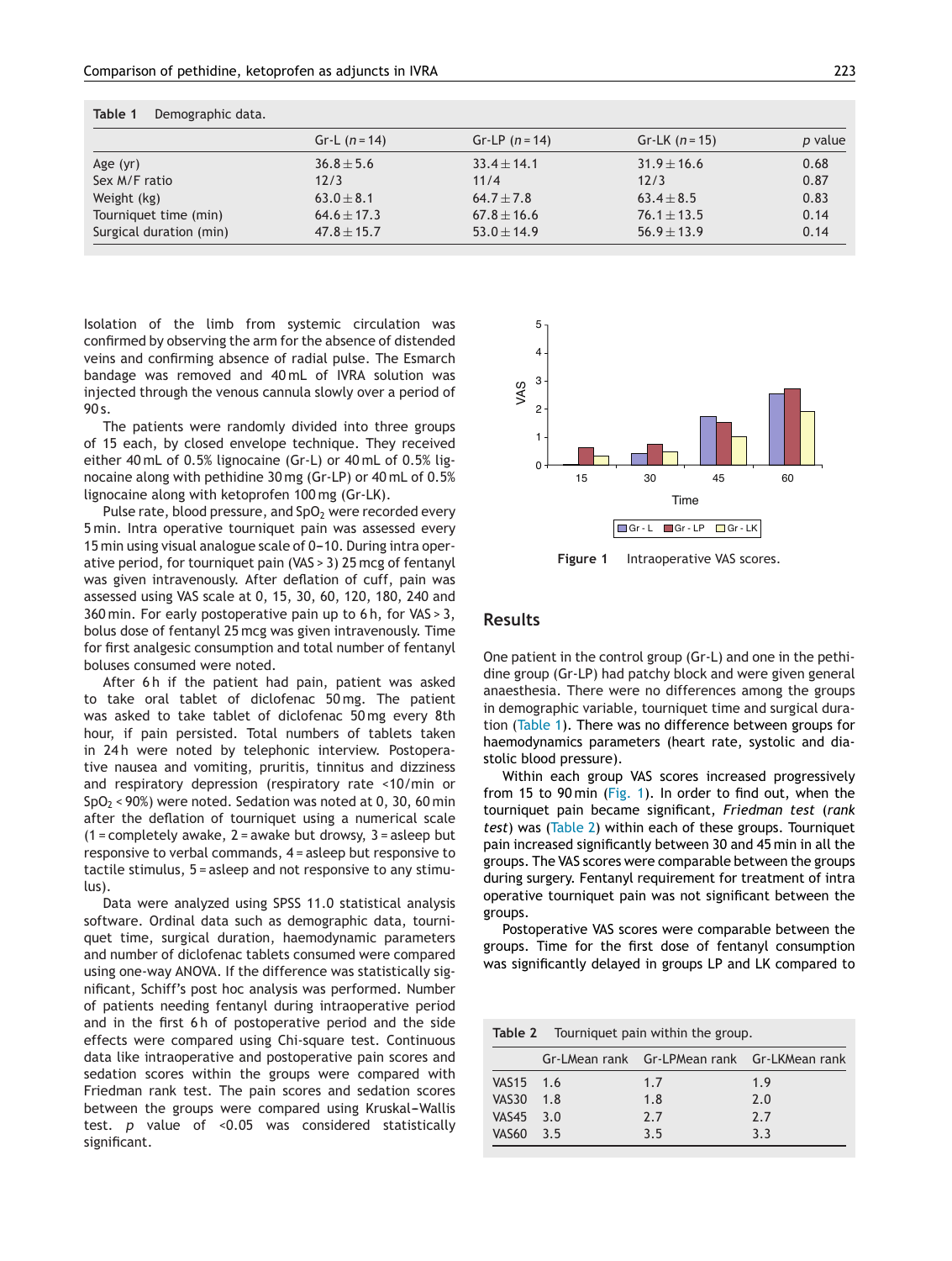

**Figure 2** Time for the first analgesic consumption.



**Figure 3** Fentanyl requirement in first 6 h of postoperative period.

group L (156.7  $\pm$  148.8 and 153.0  $\pm$  106.0 vs. 52.1  $\pm$  52.4 min respectively) (Fig. 2). Total fentanyl consumption in first 6 h of postoperative period (Fig. 3) was lesser in Gr-LP and Gr-LK compared to Gr L  $(37.5 \pm 29.0 \text{ mcg}, 38.3 \pm 20.8 \text{ mcg} \text{ vs.})$ 64.2  $\pm$  27.2 mcg respectively) (Table 3).

Number of diclofenac tablets consumed between 6 and 24h was not significantly different between the groups

**Table 3** Time and doses of analgesics consumed.

 $(2.4 \pm 0.7, 2.5 \pm 0.5, 2.0 \pm 0.7)$  in Gr-L, Gr-LP, Gr-LK respectively).

One patient in the control group, four patients in pethidine group and two patients in ketoprofen had tinnitus and dizziness. Only one patient in pethidine had postoperative nausea and vomiting and none of patients in control or ketoprofen had PONV. Two patients in ketoprofen group, but none in pethidine or control group had pruritus. None of these side effects were statistically significant between the groups. None of the patients in any group had significant respiratory depression. Sedation scores were not significantly different between the groups (mean scores of  $1.2 \pm 0.1$ ,  $1.1 \pm 0.1$ ,  $1.4 \pm 0.1$  for groups L, LP and LK respectively) (Table 4).

# **Discussion**

We found that the addition of pethidine or ketoprofen as adjuncts in IVRA provides significantly better postoperative analgesia in the first 6 h. However their efficacy postoperative analgesia is limited beyond 6 h. Addition of either of the adjuncts does not increase the tourniquet tolerance when compared to the control group.

At the site of surgical trauma there will be release of inflammatory mediators such as histamine, serotonin, bradykinins and metabolites of cycloxygenase and lipooxigenase pathways. $8$  NSAIDs inhibit the production of prostaglandins from arachidonic acid in the phospholipid membrane.<sup>[9](#page-4-0)</sup> Pretreatment of the extremity with NSAIDs might be expected to interfere with the initiation of pain. By preventing the synthesis of mediators prior to surgical trauma, NSAIDs might minimize the activation of or sensitization of peripheral nociceptors. Although the concept of pre-emptive analgesia is controversial, evidence from the animal studies supports the theory that breaking the link between surgical trauma and primary or secondary hyperalgesia reduce both early and late postoperative pain.[10](#page-4-0) Ketoprofen is a NSAID agent available in intravenous preparation. It has proven efficacy in providing postoperative analgesia in tonsillectomy, thyroid and

|                                                        | Gr-L $(n = 14)$ | $Gr-LP (n=14)$  | $Gr-LK (n=15)$    | <i>p</i> value |
|--------------------------------------------------------|-----------------|-----------------|-------------------|----------------|
| Time for first analgesic (min)                         | $52.1 \pm 52.4$ | $156.7 + 148.8$ | $153.0 \pm 106.0$ | 0.02           |
| Fentanyl used in first 6 h (mcg)                       | $64.2 \pm 27.2$ | $37.5 + 29.0$   | $38.3 \pm 20.8$   | 0.01           |
| Number of diclofenac tablet consumed between 6 and 24h | $7.4 + 0.7$     | $7.5 + 0.5$     | $7.0 + 0.7$       | 0.08           |

## **Table 4** Side effects profile.

|                                   | Gr-L $(n = 14)$ | Gr-LP $(n = 14)$ | $Gr-LK$ (n = 15) | p value |
|-----------------------------------|-----------------|------------------|------------------|---------|
| Tinnitus, dizziness               |                 |                  |                  | 0.23    |
| Postoperative nausea and vomiting |                 |                  |                  | 0.31    |
| Pruritus                          |                 |                  |                  | 0.15    |
| Sedation score                    | $1.20 \pm 0.1$  | $1.133 \pm 0.1$  | $1.4 \pm 0.1$    | 0.70    |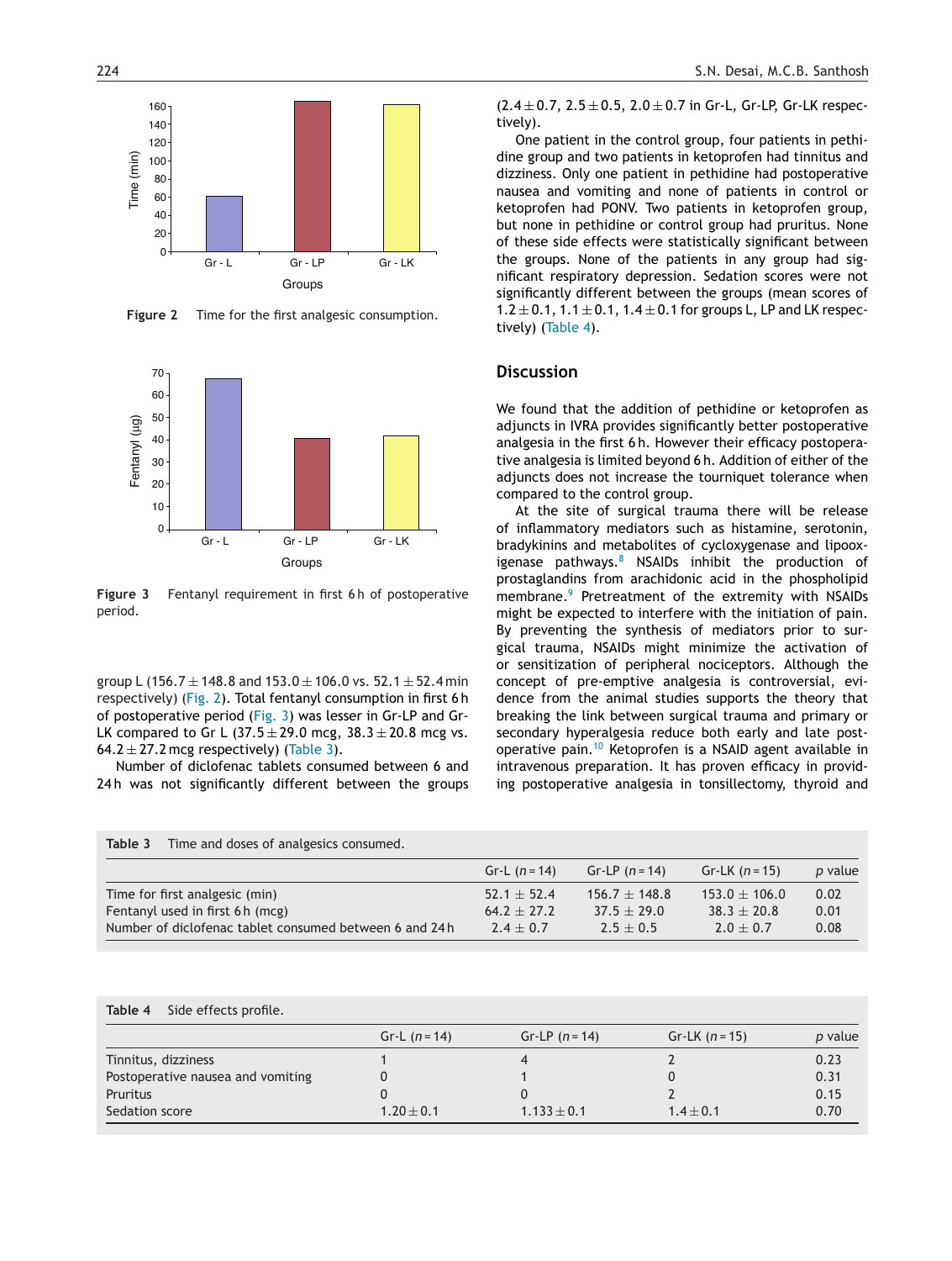<span id="page-4-0"></span>nasal surgeries. $2-6$  The NSAIDs have already been shown to be of definitive advantage when used as adjuncts in IVRA. NSAIDs used in previous studies are ketorolac and tenoxicam.<sup>11</sup> Lornaxicam when used as adjunct to lignocaine provided better analgesia compared to the control.<sup>12</sup> Similarly dexketoprofen as additive to lignocaine has been shown to provide good postoperative analgesia compared to giving the same drug intravenously or when compared to the placebo.<sup>7</sup>

Peripheral action of opioids could be mediated by either peripheral opioid receptors or by local anaesthetic action of their own.<sup>13</sup> Many opioids (morphine, pethidine, fentanyl, tramadol, sufentanil and alfentanil) have been used as adjuncts in IVRA previously. Among these opioids, only pethidine in the dose above 30 mg has substantial postoperative benefits but at the expense of post deflation side effects.<sup>1</sup>

There are no studies to compare pethidine of 30 mg dose to any of NSAIDs. So the aim of our study was to compare pethidine in a dose of 30 mg with a NSAID, ketoprofen with respect to efficacy and side effects.

Previous studies have suggested 30 mg as the optimal dose of pethidine as an adjuncts in IVRA.<sup>14</sup> Optimum dose of ketorolac for use as adjuncts in IVRA was determined as twenty milligrams.<sup>11</sup> Since twenty milligrams of ketorolac is equipotent to 100 mg of ketoprofen, we used 100 mg of ketoprofen in our study.

In our study there was no significant difference in the intraoperative fentanyl consumption and intraoperative VAS scores for the tourniquet pain between the groups. In all the three groups the tourniquet pain increased significantly between 30 and 45 min period. This is in correlation with the other studies that suggest under regional anaesthesia tourniquet pain usually appears about 45 min after inflation and becomes more intense with time.<sup>[15](#page-5-0)</sup> Thus both of the adjuncts used in this present study do not delay or reduce the severity of intraoperative tourniquet pain compared to the control.

The analgesic consumption for treatment of early postoperative pain was significantly less in pethidine and ketoprofen group compared to control. The time for first analgesic requirement was also delayed when pethidine and ketoprofen were used as adjuncts when compared to the control. This signifies that pethidine and ketoprofen provide significantly better postoperative analgesia in the first 6 h. Both pethidine and ketoprofen are equally efficacious in providing postoperative analgesia, when used as adjuncts to lignocaine in IVRA.

Analgesic consumption was not significantly different between 6 and 24h period after the surgery. Therefore addition of pethidine or ketoprofen is unlikely to provide significant analgesia beyond 6 h.

In our study there was no significant difference in the incidence of side effects between the three groups. The results are in contrast to high incidence of side effects in pethidine group in Scott Reuben's study.<sup>14</sup> Two of the forty-five patients had successful block in our study. Thus the success rate was 95.56%. This is close to 96-100% success rate described by other studies.  $16-18$ 

Thus we conclude that addition of pethidine or ketoprofen as adjuncts in IVRA provides significantly better postoperative analgesia in the first 6 h. However their efficacy postoperative analgesia is limited beyond 6 h. Addition of either of the adjuncts does not increase the tourniquet tolerance when compared to the control group. Neither of these adjuncts increases the incidence of side effects compared to the control group.

We recommend the use of pethidine 30 mg or ketoprofen 100 mg as safe and effective adjuncts in IVRA.

## **Conflicts of interest**

The authors declare no conflicts of interest.

#### **References**

- 1. [Choyce](http://refhub.elsevier.com/S0104-0014(13)00158-9/sbref0005) [A,](http://refhub.elsevier.com/S0104-0014(13)00158-9/sbref0005) [Peng](http://refhub.elsevier.com/S0104-0014(13)00158-9/sbref0005) [P.](http://refhub.elsevier.com/S0104-0014(13)00158-9/sbref0005) [A](http://refhub.elsevier.com/S0104-0014(13)00158-9/sbref0005) [systemic](http://refhub.elsevier.com/S0104-0014(13)00158-9/sbref0005) [review](http://refhub.elsevier.com/S0104-0014(13)00158-9/sbref0005) [of](http://refhub.elsevier.com/S0104-0014(13)00158-9/sbref0005) [adjuncts](http://refhub.elsevier.com/S0104-0014(13)00158-9/sbref0005) [for](http://refhub.elsevier.com/S0104-0014(13)00158-9/sbref0005) [intravenous](http://refhub.elsevier.com/S0104-0014(13)00158-9/sbref0005) [regional](http://refhub.elsevier.com/S0104-0014(13)00158-9/sbref0005) [anaesthesia](http://refhub.elsevier.com/S0104-0014(13)00158-9/sbref0005) [for](http://refhub.elsevier.com/S0104-0014(13)00158-9/sbref0005) [surgical](http://refhub.elsevier.com/S0104-0014(13)00158-9/sbref0005) [procedures.](http://refhub.elsevier.com/S0104-0014(13)00158-9/sbref0005) [Can](http://refhub.elsevier.com/S0104-0014(13)00158-9/sbref0005) [J](http://refhub.elsevier.com/S0104-0014(13)00158-9/sbref0005) [Anaesth.](http://refhub.elsevier.com/S0104-0014(13)00158-9/sbref0005) 2002;49:32-45.
- 2. [Basto](http://refhub.elsevier.com/S0104-0014(13)00158-9/sbref0010) [ER,](http://refhub.elsevier.com/S0104-0014(13)00158-9/sbref0010) [Waintrop](http://refhub.elsevier.com/S0104-0014(13)00158-9/sbref0010) [C,](http://refhub.elsevier.com/S0104-0014(13)00158-9/sbref0010) [Mourey](http://refhub.elsevier.com/S0104-0014(13)00158-9/sbref0010) [FD,](http://refhub.elsevier.com/S0104-0014(13)00158-9/sbref0010) [Landru](http://refhub.elsevier.com/S0104-0014(13)00158-9/sbref0010) [JP,](http://refhub.elsevier.com/S0104-0014(13)00158-9/sbref0010) [Eurin](http://refhub.elsevier.com/S0104-0014(13)00158-9/sbref0010) [BJ,](http://refhub.elsevier.com/S0104-0014(13)00158-9/sbref0010) [Jacob](http://refhub.elsevier.com/S0104-0014(13)00158-9/sbref0010) [LP.](http://refhub.elsevier.com/S0104-0014(13)00158-9/sbref0010) [Intravenous](http://refhub.elsevier.com/S0104-0014(13)00158-9/sbref0010) [ketoprofen](http://refhub.elsevier.com/S0104-0014(13)00158-9/sbref0010) [in](http://refhub.elsevier.com/S0104-0014(13)00158-9/sbref0010) [thyroid](http://refhub.elsevier.com/S0104-0014(13)00158-9/sbref0010) [and](http://refhub.elsevier.com/S0104-0014(13)00158-9/sbref0010) [parathyroid](http://refhub.elsevier.com/S0104-0014(13)00158-9/sbref0010) [surgery.](http://refhub.elsevier.com/S0104-0014(13)00158-9/sbref0010) [Anesth](http://refhub.elsevier.com/S0104-0014(13)00158-9/sbref0010) [Analg.](http://refhub.elsevier.com/S0104-0014(13)00158-9/sbref0010) 2001;92:1052-7.
- 3. [Tuomilehto](http://refhub.elsevier.com/S0104-0014(13)00158-9/sbref0015) [H,](http://refhub.elsevier.com/S0104-0014(13)00158-9/sbref0015) [Kokki](http://refhub.elsevier.com/S0104-0014(13)00158-9/sbref0015) [H,](http://refhub.elsevier.com/S0104-0014(13)00158-9/sbref0015) [Tuovinen](http://refhub.elsevier.com/S0104-0014(13)00158-9/sbref0015) [K.](http://refhub.elsevier.com/S0104-0014(13)00158-9/sbref0015) [Comparison](http://refhub.elsevier.com/S0104-0014(13)00158-9/sbref0015) [of](http://refhub.elsevier.com/S0104-0014(13)00158-9/sbref0015) [intravenous](http://refhub.elsevier.com/S0104-0014(13)00158-9/sbref0015) [and](http://refhub.elsevier.com/S0104-0014(13)00158-9/sbref0015) [oral](http://refhub.elsevier.com/S0104-0014(13)00158-9/sbref0015) [ketoprofen](http://refhub.elsevier.com/S0104-0014(13)00158-9/sbref0015) [for](http://refhub.elsevier.com/S0104-0014(13)00158-9/sbref0015) [post](http://refhub.elsevier.com/S0104-0014(13)00158-9/sbref0015) [operative](http://refhub.elsevier.com/S0104-0014(13)00158-9/sbref0015) [pain](http://refhub.elsevier.com/S0104-0014(13)00158-9/sbref0015) [after](http://refhub.elsevier.com/S0104-0014(13)00158-9/sbref0015) [adenoidec](http://refhub.elsevier.com/S0104-0014(13)00158-9/sbref0015)[tomy](http://refhub.elsevier.com/S0104-0014(13)00158-9/sbref0015) [in](http://refhub.elsevier.com/S0104-0014(13)00158-9/sbref0015) [children.](http://refhub.elsevier.com/S0104-0014(13)00158-9/sbref0015) [Br](http://refhub.elsevier.com/S0104-0014(13)00158-9/sbref0015) [J](http://refhub.elsevier.com/S0104-0014(13)00158-9/sbref0015) [Anaesth.](http://refhub.elsevier.com/S0104-0014(13)00158-9/sbref0015) 2000;85:224-7.
- 4. [Elhakim](http://refhub.elsevier.com/S0104-0014(13)00158-9/sbref0020) [M.](http://refhub.elsevier.com/S0104-0014(13)00158-9/sbref0020) [Comparison](http://refhub.elsevier.com/S0104-0014(13)00158-9/sbref0020) [of](http://refhub.elsevier.com/S0104-0014(13)00158-9/sbref0020) [intravenous](http://refhub.elsevier.com/S0104-0014(13)00158-9/sbref0020) [ketoprofen](http://refhub.elsevier.com/S0104-0014(13)00158-9/sbref0020) [with](http://refhub.elsevier.com/S0104-0014(13)00158-9/sbref0020) [pethi](http://refhub.elsevier.com/S0104-0014(13)00158-9/sbref0020)[dine](http://refhub.elsevier.com/S0104-0014(13)00158-9/sbref0020) [for](http://refhub.elsevier.com/S0104-0014(13)00158-9/sbref0020) [postoperative](http://refhub.elsevier.com/S0104-0014(13)00158-9/sbref0020) [pain](http://refhub.elsevier.com/S0104-0014(13)00158-9/sbref0020) [relief](http://refhub.elsevier.com/S0104-0014(13)00158-9/sbref0020) [following](http://refhub.elsevier.com/S0104-0014(13)00158-9/sbref0020) [nasal](http://refhub.elsevier.com/S0104-0014(13)00158-9/sbref0020) [surgery.](http://refhub.elsevier.com/S0104-0014(13)00158-9/sbref0020) [Acta](http://refhub.elsevier.com/S0104-0014(13)00158-9/sbref0020) [Anaesthesiol](http://refhub.elsevier.com/S0104-0014(13)00158-9/sbref0020) [Scand.](http://refhub.elsevier.com/S0104-0014(13)00158-9/sbref0020) 1991;35:279-82.
- 5. [Subramaniam](http://refhub.elsevier.com/S0104-0014(13)00158-9/sbref0025) [R,](http://refhub.elsevier.com/S0104-0014(13)00158-9/sbref0025) [Ghai](http://refhub.elsevier.com/S0104-0014(13)00158-9/sbref0025) [B,](http://refhub.elsevier.com/S0104-0014(13)00158-9/sbref0025) [Khetarpal](http://refhub.elsevier.com/S0104-0014(13)00158-9/sbref0025) [M,](http://refhub.elsevier.com/S0104-0014(13)00158-9/sbref0025) [Subramanyam](http://refhub.elsevier.com/S0104-0014(13)00158-9/sbref0025) [MS.](http://refhub.elsevier.com/S0104-0014(13)00158-9/sbref0025) [A](http://refhub.elsevier.com/S0104-0014(13)00158-9/sbref0025) [comparison](http://refhub.elsevier.com/S0104-0014(13)00158-9/sbref0025) [of](http://refhub.elsevier.com/S0104-0014(13)00158-9/sbref0025) [intravenous](http://refhub.elsevier.com/S0104-0014(13)00158-9/sbref0025) [ketoprofen](http://refhub.elsevier.com/S0104-0014(13)00158-9/sbref0025) [versus](http://refhub.elsevier.com/S0104-0014(13)00158-9/sbref0025) [pethidine](http://refhub.elsevier.com/S0104-0014(13)00158-9/sbref0025) [on](http://refhub.elsevier.com/S0104-0014(13)00158-9/sbref0025) [peri-operative](http://refhub.elsevier.com/S0104-0014(13)00158-9/sbref0025) [analgesia](http://refhub.elsevier.com/S0104-0014(13)00158-9/sbref0025) [and](http://refhub.elsevier.com/S0104-0014(13)00158-9/sbref0025) [post-operative](http://refhub.elsevier.com/S0104-0014(13)00158-9/sbref0025) [nausea](http://refhub.elsevier.com/S0104-0014(13)00158-9/sbref0025) [and](http://refhub.elsevier.com/S0104-0014(13)00158-9/sbref0025) [vomiting](http://refhub.elsevier.com/S0104-0014(13)00158-9/sbref0025) [in](http://refhub.elsevier.com/S0104-0014(13)00158-9/sbref0025) [paediatric](http://refhub.elsevier.com/S0104-0014(13)00158-9/sbref0025) [vitreoretinal](http://refhub.elsevier.com/S0104-0014(13)00158-9/sbref0025) [surgery.](http://refhub.elsevier.com/S0104-0014(13)00158-9/sbref0025) [J](http://refhub.elsevier.com/S0104-0014(13)00158-9/sbref0025) [Postgrad](http://refhub.elsevier.com/S0104-0014(13)00158-9/sbref0025) [Med.](http://refhub.elsevier.com/S0104-0014(13)00158-9/sbref0025) 2003:49:123-6.
- 6. [Priya](http://refhub.elsevier.com/S0104-0014(13)00158-9/sbref0030) [V,](http://refhub.elsevier.com/S0104-0014(13)00158-9/sbref0030) [Divatia](http://refhub.elsevier.com/S0104-0014(13)00158-9/sbref0030) [JV,](http://refhub.elsevier.com/S0104-0014(13)00158-9/sbref0030) [Sareen](http://refhub.elsevier.com/S0104-0014(13)00158-9/sbref0030) [R,](http://refhub.elsevier.com/S0104-0014(13)00158-9/sbref0030) [Upadhye](http://refhub.elsevier.com/S0104-0014(13)00158-9/sbref0030) [S.](http://refhub.elsevier.com/S0104-0014(13)00158-9/sbref0030) [Efficacy](http://refhub.elsevier.com/S0104-0014(13)00158-9/sbref0030) [of](http://refhub.elsevier.com/S0104-0014(13)00158-9/sbref0030) [intra](http://refhub.elsevier.com/S0104-0014(13)00158-9/sbref0030)[venous](http://refhub.elsevier.com/S0104-0014(13)00158-9/sbref0030) [ketoprofen](http://refhub.elsevier.com/S0104-0014(13)00158-9/sbref0030) [for](http://refhub.elsevier.com/S0104-0014(13)00158-9/sbref0030) [pre-emptive](http://refhub.elsevier.com/S0104-0014(13)00158-9/sbref0030) [analgesia.](http://refhub.elsevier.com/S0104-0014(13)00158-9/sbref0030) [J](http://refhub.elsevier.com/S0104-0014(13)00158-9/sbref0030) [Postgrad](http://refhub.elsevier.com/S0104-0014(13)00158-9/sbref0030) [Med.](http://refhub.elsevier.com/S0104-0014(13)00158-9/sbref0030) [2002;48:109](http://refhub.elsevier.com/S0104-0014(13)00158-9/sbref0030)-[12.](http://refhub.elsevier.com/S0104-0014(13)00158-9/sbref0030)
- 7. [Yurtlu](http://refhub.elsevier.com/S0104-0014(13)00158-9/sbref0035) [S,](http://refhub.elsevier.com/S0104-0014(13)00158-9/sbref0035) [Hanci](http://refhub.elsevier.com/S0104-0014(13)00158-9/sbref0035) [V,](http://refhub.elsevier.com/S0104-0014(13)00158-9/sbref0035) [Kargi](http://refhub.elsevier.com/S0104-0014(13)00158-9/sbref0035) [E,](http://refhub.elsevier.com/S0104-0014(13)00158-9/sbref0035) [Erdogan](http://refhub.elsevier.com/S0104-0014(13)00158-9/sbref0035) [G,](http://refhub.elsevier.com/S0104-0014(13)00158-9/sbref0035) [Kosal](http://refhub.elsevier.com/S0104-0014(13)00158-9/sbref0035) [BG,](http://refhub.elsevier.com/S0104-0014(13)00158-9/sbref0035) [Gul](http://refhub.elsevier.com/S0104-0014(13)00158-9/sbref0035) [S,](http://refhub.elsevier.com/S0104-0014(13)00158-9/sbref0035) [et](http://refhub.elsevier.com/S0104-0014(13)00158-9/sbref0035) [al.](http://refhub.elsevier.com/S0104-0014(13)00158-9/sbref0035) [The](http://refhub.elsevier.com/S0104-0014(13)00158-9/sbref0035) [analgesic](http://refhub.elsevier.com/S0104-0014(13)00158-9/sbref0035) [effect](http://refhub.elsevier.com/S0104-0014(13)00158-9/sbref0035) [of](http://refhub.elsevier.com/S0104-0014(13)00158-9/sbref0035) [dexketoprofen](http://refhub.elsevier.com/S0104-0014(13)00158-9/sbref0035) [when](http://refhub.elsevier.com/S0104-0014(13)00158-9/sbref0035) [added](http://refhub.elsevier.com/S0104-0014(13)00158-9/sbref0035) [to](http://refhub.elsevier.com/S0104-0014(13)00158-9/sbref0035) [lig](http://refhub.elsevier.com/S0104-0014(13)00158-9/sbref0035)[nocaine](http://refhub.elsevier.com/S0104-0014(13)00158-9/sbref0035) [for](http://refhub.elsevier.com/S0104-0014(13)00158-9/sbref0035) [intravenous](http://refhub.elsevier.com/S0104-0014(13)00158-9/sbref0035) [regional](http://refhub.elsevier.com/S0104-0014(13)00158-9/sbref0035) [anaesthesia:](http://refhub.elsevier.com/S0104-0014(13)00158-9/sbref0035) [a](http://refhub.elsevier.com/S0104-0014(13)00158-9/sbref0035) [prospective,](http://refhub.elsevier.com/S0104-0014(13)00158-9/sbref0035) [randomized](http://refhub.elsevier.com/S0104-0014(13)00158-9/sbref0035) [placebo](http://refhub.elsevier.com/S0104-0014(13)00158-9/sbref0035) [controlled](http://refhub.elsevier.com/S0104-0014(13)00158-9/sbref0035) [study.](http://refhub.elsevier.com/S0104-0014(13)00158-9/sbref0035) [J](http://refhub.elsevier.com/S0104-0014(13)00158-9/sbref0035) [Int](http://refhub.elsevier.com/S0104-0014(13)00158-9/sbref0035) [Med](http://refhub.elsevier.com/S0104-0014(13)00158-9/sbref0035) [Res.](http://refhub.elsevier.com/S0104-0014(13)00158-9/sbref0035) [2011;39:](http://refhub.elsevier.com/S0104-0014(13)00158-9/sbref0035)  $1923 - 31.$  $1923 - 31.$  $1923 - 31.$
- 8. [Woolf](http://refhub.elsevier.com/S0104-0014(13)00158-9/sbref0040) [CJ.](http://refhub.elsevier.com/S0104-0014(13)00158-9/sbref0040) [Recent](http://refhub.elsevier.com/S0104-0014(13)00158-9/sbref0040) [advances](http://refhub.elsevier.com/S0104-0014(13)00158-9/sbref0040) [in](http://refhub.elsevier.com/S0104-0014(13)00158-9/sbref0040) [pathophysiology](http://refhub.elsevier.com/S0104-0014(13)00158-9/sbref0040) [of](http://refhub.elsevier.com/S0104-0014(13)00158-9/sbref0040) [acute](http://refhub.elsevier.com/S0104-0014(13)00158-9/sbref0040) [pain.](http://refhub.elsevier.com/S0104-0014(13)00158-9/sbref0040) [Br](http://refhub.elsevier.com/S0104-0014(13)00158-9/sbref0040) [J](http://refhub.elsevier.com/S0104-0014(13)00158-9/sbref0040) [Anaesth.](http://refhub.elsevier.com/S0104-0014(13)00158-9/sbref0040) [1989;63:139](http://refhub.elsevier.com/S0104-0014(13)00158-9/sbref0040)-[46.](http://refhub.elsevier.com/S0104-0014(13)00158-9/sbref0040)
- 9. [Foedt](http://refhub.elsevier.com/S0104-0014(13)00158-9/sbref0045) [Weser](http://refhub.elsevier.com/S0104-0014(13)00158-9/sbref0045) [J.](http://refhub.elsevier.com/S0104-0014(13)00158-9/sbref0045) [Nonsteroidal](http://refhub.elsevier.com/S0104-0014(13)00158-9/sbref0045) [anti-inflammatory](http://refhub.elsevier.com/S0104-0014(13)00158-9/sbref0045) [drugs.](http://refhub.elsevier.com/S0104-0014(13)00158-9/sbref0045) [New](http://refhub.elsevier.com/S0104-0014(13)00158-9/sbref0045) [Eng](http://refhub.elsevier.com/S0104-0014(13)00158-9/sbref0045) [J](http://refhub.elsevier.com/S0104-0014(13)00158-9/sbref0045) [Med.](http://refhub.elsevier.com/S0104-0014(13)00158-9/sbref0045) 1980;302:1179-85.
- 10. [Woolf](http://refhub.elsevier.com/S0104-0014(13)00158-9/sbref0050) [CJ,](http://refhub.elsevier.com/S0104-0014(13)00158-9/sbref0050) [Chang](http://refhub.elsevier.com/S0104-0014(13)00158-9/sbref0050) [MS.](http://refhub.elsevier.com/S0104-0014(13)00158-9/sbref0050) [Preemptive](http://refhub.elsevier.com/S0104-0014(13)00158-9/sbref0050) [analgesia](http://refhub.elsevier.com/S0104-0014(13)00158-9/sbref0050) [treating](http://refhub.elsevier.com/S0104-0014(13)00158-9/sbref0050) [post](http://refhub.elsevier.com/S0104-0014(13)00158-9/sbref0050)[operative](http://refhub.elsevier.com/S0104-0014(13)00158-9/sbref0050) [pain](http://refhub.elsevier.com/S0104-0014(13)00158-9/sbref0050) [by](http://refhub.elsevier.com/S0104-0014(13)00158-9/sbref0050) [preventing](http://refhub.elsevier.com/S0104-0014(13)00158-9/sbref0050) [the](http://refhub.elsevier.com/S0104-0014(13)00158-9/sbref0050) [establishment](http://refhub.elsevier.com/S0104-0014(13)00158-9/sbref0050) [of](http://refhub.elsevier.com/S0104-0014(13)00158-9/sbref0050) [central](http://refhub.elsevier.com/S0104-0014(13)00158-9/sbref0050) [sensitization.](http://refhub.elsevier.com/S0104-0014(13)00158-9/sbref0050) [Anesth](http://refhub.elsevier.com/S0104-0014(13)00158-9/sbref0050) [Analg.](http://refhub.elsevier.com/S0104-0014(13)00158-9/sbref0050) 1993;77:362-79.
- 11. [Steinberg](http://refhub.elsevier.com/S0104-0014(13)00158-9/sbref0055) [RB,](http://refhub.elsevier.com/S0104-0014(13)00158-9/sbref0055) [Reuben](http://refhub.elsevier.com/S0104-0014(13)00158-9/sbref0055) [SS,](http://refhub.elsevier.com/S0104-0014(13)00158-9/sbref0055) [Gardener](http://refhub.elsevier.com/S0104-0014(13)00158-9/sbref0055) [G.](http://refhub.elsevier.com/S0104-0014(13)00158-9/sbref0055) [The](http://refhub.elsevier.com/S0104-0014(13)00158-9/sbref0055) dose-response [relationship](http://refhub.elsevier.com/S0104-0014(13)00158-9/sbref0055) [of](http://refhub.elsevier.com/S0104-0014(13)00158-9/sbref0055) [ketorolac](http://refhub.elsevier.com/S0104-0014(13)00158-9/sbref0055) [as](http://refhub.elsevier.com/S0104-0014(13)00158-9/sbref0055) [a](http://refhub.elsevier.com/S0104-0014(13)00158-9/sbref0055) [component](http://refhub.elsevier.com/S0104-0014(13)00158-9/sbref0055) [of](http://refhub.elsevier.com/S0104-0014(13)00158-9/sbref0055) [intravenous](http://refhub.elsevier.com/S0104-0014(13)00158-9/sbref0055) [regional](http://refhub.elsevier.com/S0104-0014(13)00158-9/sbref0055) [anesthesia](http://refhub.elsevier.com/S0104-0014(13)00158-9/sbref0055) [with](http://refhub.elsevier.com/S0104-0014(13)00158-9/sbref0055) [lignocaine.](http://refhub.elsevier.com/S0104-0014(13)00158-9/sbref0055) [Anesth](http://refhub.elsevier.com/S0104-0014(13)00158-9/sbref0055) [Analg.](http://refhub.elsevier.com/S0104-0014(13)00158-9/sbref0055) [1998;86:](http://refhub.elsevier.com/S0104-0014(13)00158-9/sbref0055)  $791 - 3.$
- 12. [Sen1](http://refhub.elsevier.com/S0104-0014(13)00158-9/sbref0060) [S,](http://refhub.elsevier.com/S0104-0014(13)00158-9/sbref0060) [Ugur](http://refhub.elsevier.com/S0104-0014(13)00158-9/sbref0060) [B,](http://refhub.elsevier.com/S0104-0014(13)00158-9/sbref0060) [Aydın](http://refhub.elsevier.com/S0104-0014(13)00158-9/sbref0060) [ON,](http://refhub.elsevier.com/S0104-0014(13)00158-9/sbref0060) [Ogurlu](http://refhub.elsevier.com/S0104-0014(13)00158-9/sbref0060) [M,](http://refhub.elsevier.com/S0104-0014(13)00158-9/sbref0060) [Gezer](http://refhub.elsevier.com/S0104-0014(13)00158-9/sbref0060) [E,](http://refhub.elsevier.com/S0104-0014(13)00158-9/sbref0060) [Savk](http://refhub.elsevier.com/S0104-0014(13)00158-9/sbref0060) [O.](http://refhub.elsevier.com/S0104-0014(13)00158-9/sbref0060) [The](http://refhub.elsevier.com/S0104-0014(13)00158-9/sbref0060) [analgesic](http://refhub.elsevier.com/S0104-0014(13)00158-9/sbref0060) [effect](http://refhub.elsevier.com/S0104-0014(13)00158-9/sbref0060) [of](http://refhub.elsevier.com/S0104-0014(13)00158-9/sbref0060) [lornoxicam](http://refhub.elsevier.com/S0104-0014(13)00158-9/sbref0060) [when](http://refhub.elsevier.com/S0104-0014(13)00158-9/sbref0060) [added](http://refhub.elsevier.com/S0104-0014(13)00158-9/sbref0060) [to](http://refhub.elsevier.com/S0104-0014(13)00158-9/sbref0060) [lido](http://refhub.elsevier.com/S0104-0014(13)00158-9/sbref0060)[caine](http://refhub.elsevier.com/S0104-0014(13)00158-9/sbref0060) [for](http://refhub.elsevier.com/S0104-0014(13)00158-9/sbref0060) [intravenous](http://refhub.elsevier.com/S0104-0014(13)00158-9/sbref0060) [regional](http://refhub.elsevier.com/S0104-0014(13)00158-9/sbref0060) [anaesthesia.](http://refhub.elsevier.com/S0104-0014(13)00158-9/sbref0060) [Br](http://refhub.elsevier.com/S0104-0014(13)00158-9/sbref0060) [J](http://refhub.elsevier.com/S0104-0014(13)00158-9/sbref0060) [Anaesth.](http://refhub.elsevier.com/S0104-0014(13)00158-9/sbref0060)  $2006:97:408-13$
- 13. [Stein](http://refhub.elsevier.com/S0104-0014(13)00158-9/sbref0065) [C,](http://refhub.elsevier.com/S0104-0014(13)00158-9/sbref0065) [Yassouridis](http://refhub.elsevier.com/S0104-0014(13)00158-9/sbref0065) [A.](http://refhub.elsevier.com/S0104-0014(13)00158-9/sbref0065) [Peripheral](http://refhub.elsevier.com/S0104-0014(13)00158-9/sbref0065) [morphine](http://refhub.elsevier.com/S0104-0014(13)00158-9/sbref0065) [analgesia.](http://refhub.elsevier.com/S0104-0014(13)00158-9/sbref0065) [Pain.](http://refhub.elsevier.com/S0104-0014(13)00158-9/sbref0065) 1997;71:119-21 [\[editorial\].](http://refhub.elsevier.com/S0104-0014(13)00158-9/sbref0065)
- 14. [Reuben](http://refhub.elsevier.com/S0104-0014(13)00158-9/sbref0070) [S,](http://refhub.elsevier.com/S0104-0014(13)00158-9/sbref0070) [Steinberg](http://refhub.elsevier.com/S0104-0014(13)00158-9/sbref0070) [RB,](http://refhub.elsevier.com/S0104-0014(13)00158-9/sbref0070) [Lurie](http://refhub.elsevier.com/S0104-0014(13)00158-9/sbref0070) [SD,](http://refhub.elsevier.com/S0104-0014(13)00158-9/sbref0070) [Gibson](http://refhub.elsevier.com/S0104-0014(13)00158-9/sbref0070) [CS.](http://refhub.elsevier.com/S0104-0014(13)00158-9/sbref0070) [A](http://refhub.elsevier.com/S0104-0014(13)00158-9/sbref0070) dose-response [study](http://refhub.elsevier.com/S0104-0014(13)00158-9/sbref0070) [of](http://refhub.elsevier.com/S0104-0014(13)00158-9/sbref0070) [intravenous](http://refhub.elsevier.com/S0104-0014(13)00158-9/sbref0070) [regional](http://refhub.elsevier.com/S0104-0014(13)00158-9/sbref0070) [anesthesia](http://refhub.elsevier.com/S0104-0014(13)00158-9/sbref0070) [with](http://refhub.elsevier.com/S0104-0014(13)00158-9/sbref0070) [pethidine.](http://refhub.elsevier.com/S0104-0014(13)00158-9/sbref0070) [Anesth](http://refhub.elsevier.com/S0104-0014(13)00158-9/sbref0070) [Analg.](http://refhub.elsevier.com/S0104-0014(13)00158-9/sbref0070) 1999;88:831-5.